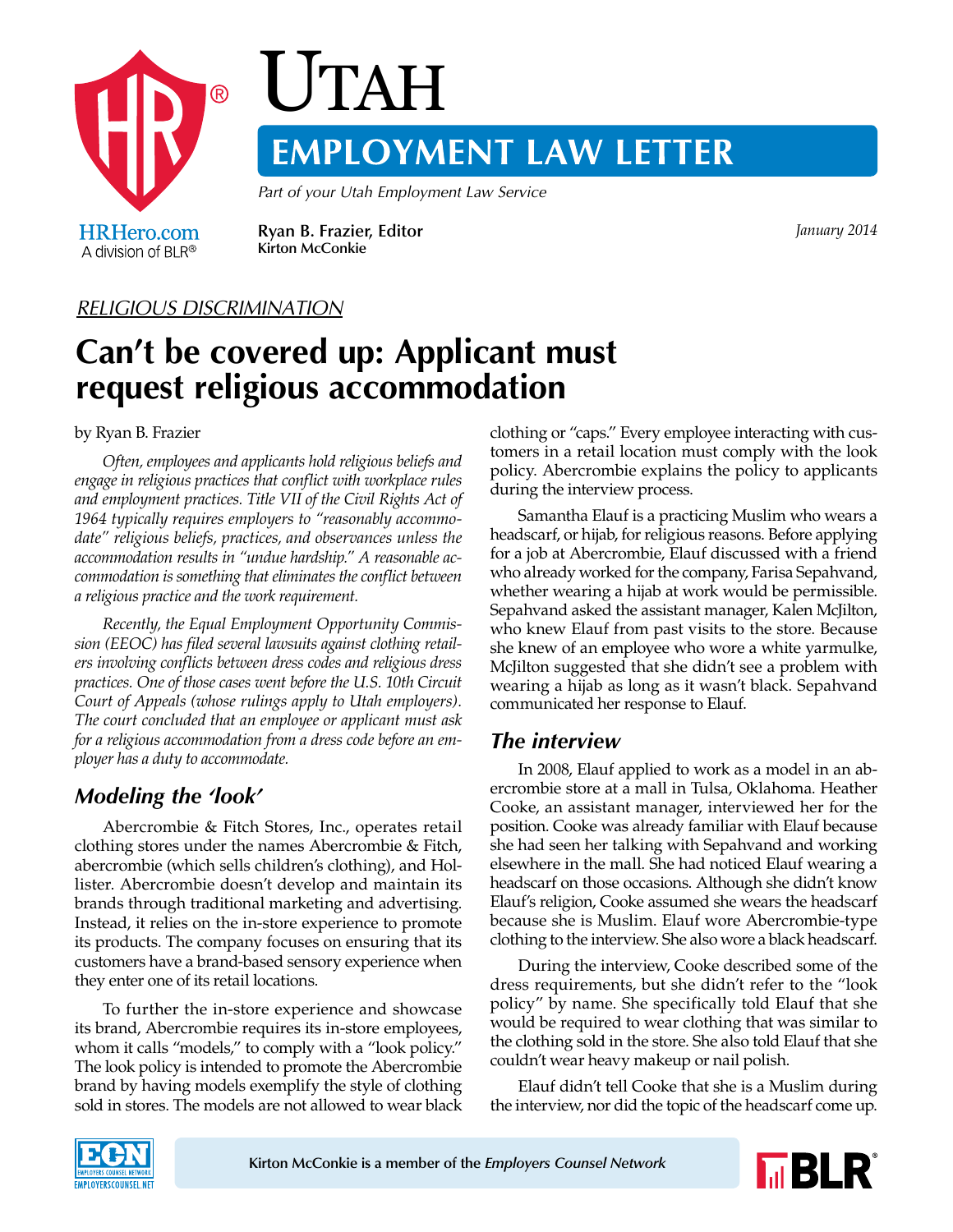As a result, Elauf didn't inform Cooke that she wears a headscarf for religious reasons. At the interview's conclusion, Cooke asked Elauf if she had any questions. Elauf responded that she did not.

Cooke assessed whether to hire Elauf using Abercrombie's official interview guide. The guide requires the interviewer to evaluate a candidate in several areas, including "appearance and sense of style." Up to three points are given for each category. Cooke initially gave Elauf sufficient points for Abercrombie to hire her. Specifically, Elauf received a score of two out of three in the appearance category.

However, Cooke was unsure whether Elauf would be allowed to wear the headscarf, so she asked the district manager, Randall Johnson. He responded that Elauf shouldn't be hired because her headscarf was inconsistent with the look policy. He told Cooke to change Elauf's "appearance" score from two to one, which reduced her overall score below the level required to hire her. Sepahvand told Elauf a few days later that she wasn't hired because of her headscarf.

### *The lawsuit*

The EEOC filed suit on behalf of Elauf, alleging that Abercrombie failed to accommodate her religious practice of wearing a hijab. The agency claimed that Abercrombie should have accommodated Elauf by making an exception to its look policy and allowing her to wear the hijab.

Both the EEOC and Abercrombie sought judgment before trial. Abercrombie argued that the case should be dismissed because Elauf failed to notify the company of her need for a religious accommodation. The trial court denied Abercrombie's request and ruled in favor of the EEOC, finding that Abercrombie should have accommodated Elauf.

The case went to trial on the issue of damages. A jury awarded the EEOC \$20,000. Abercrombie appealed the trial court's conclusion that the EEOC had established its case.

## *Title VII and religious discrimination*

Title VII prohibits an employer from discriminating against an employee or applicant because of her religion. The 10th Circuit noted that the term "religion" under Title VII broadly encompasses "all aspects of religious observance and practice, as well as belief." It added: "Religion includes not only traditional, organized religions such as Christianity, Judaism, Islam, Hinduism, and Buddhism, but also religious beliefs that are new, uncommon, not part of a formal church or sect, only subscribed to by a small number of people, or that seem illogical or unreasonable to others." The 10th Circuit also recognized that "social, political, or economic philosophies, as well as mere personal preferences, are not 'religious' beliefs protected by Title VII."

In reviewing religious discrimination cases, the courts often will focus on the employee's belief rather than the beliefs of a broader religious group. The 10th Circuit noted that one individual may engage in a practice for religious reasons, while another individual may engage in the same practice for purely secular reasons, including cultural reasons. As such, "an employer's discrimination against an individual for engaging in that practice—though possibly reprehensible and worthy of condemnation—would not contravene Title VII's religion-discrimination provisions." That's because the court would look at the employee's motivation for engaging in the practice, which may not be religious in nature.

### *Title VII and accommodation of religious practices*

Title VII requires an employer to "reasonably accommodate the religious practices of an employee or prospective employee, unless the employer demonstrates that accommodation would result in undue hardship on the conduct of its business." The 10th Circuit explained that the duty to reasonably accommodate a religious practice arises "only when there is a *conflict* between an employee's religious practice and the employer's neutral policy."

For an actual conflict to arise, the employee or prospective employee must consider the religious practice to be an inflexible one—in other words, she believes that the practice is required by her belief system. In such a situation, the law steps in because the employee would be forced to choose between her religious convictions and her job.

Typically, employers shouldn't ask applicants or employees about their religious beliefs or practices in the first place. Further, employers should avoid assumptions or stereotypes about religious beliefs or practices.

An employer needs to grant a religious accommodation only after it has been put on notice of an employee's need for accommodation of a religious practice. That usually means the employee must request an accommodation.

## *Burden-shifting analysis*

In deciding religious accommodation cases, courts apply a version of the burden-shifting analysis used in other discrimination cases. First, the initial burden of proof is on the employee or job applicant. She must show that she has a bona fide religious belief that conflicts with an employment requirement, she informed the employer of her religious belief or practice, and she was discharged or not hired because she didn't comply with the conflicting employment requirement.